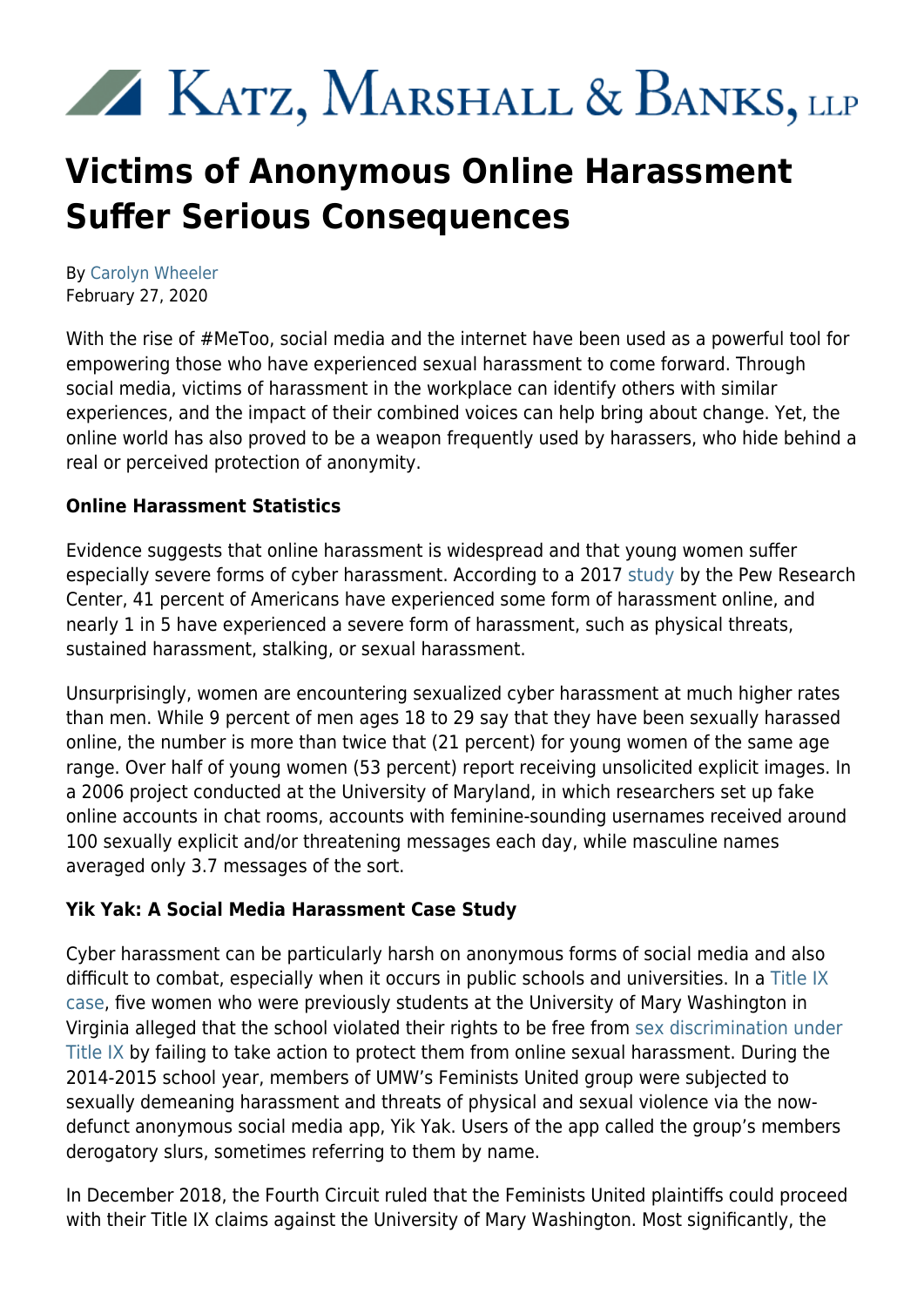court held that the University had sufficient control over the harassment to be liable for the creation of a hostile and abusive school environment, despite the harassment being conducted anonymously on social media. The opinion provides useful suggestions for what schools can and should do when confronted with complaints about such bullying and harassment. After this decision, the claims were settled confidentially out of court. Read more about the ruling here.

The Yik Yak app, created in 2013, allowed users to share anonymous messages, or "Yaks," with any app user within a 1.5-mile radius. It took off on college campuses, but quickly became known as a hotbed of hate speech, [cyberbullying](https://www.kmblegal.com/employment-law-blog/what-difference-between-workplace-bullying-illegal-sexual-harassment), and [threats of violence.](https://www.nytimes.com/2017/05/27/style/yik-yak-bullying-mary-washington.html) In 2014, a student at Middlebury College spoke publicly in an open letter about being harassed on the app for her weight. In the same year, schools in Massachusetts and California had to evacuate their students after bomb threats came in via the app. The app's creators tried to combat the hate speech and threats on the platform, but their efforts proved ineffective. The app closed down in April 2017.

Yik Yak is not the only app of its kind. In 2017, an anonymous app called "Sarahah," which loosely translates to "honesty" in Arabic, skyrocketed to the top of app stores. Originally created for employees to give anonymous feedback to their bosses, the app allowed users to submit anonymous comments and critiques to their peers' profiles. Many have compared it to older anonymous social networking platforms like [Ask.fm and Formspring,](https://www.theverge.com/2013/9/17/4740902/no-good-answers-why-didnt-ask-fm-learn-from-the-formspring-suicides) which were criticized after being linked to widespread cyberbullying and a string of teen suicides.

According to Danielle Keats Citron, the author of Hate Crimes in Cyberspace, anonymity can be particularly dangerous, as it allows people to feel free to go against social norms and removes the fear of being reprimanded for their actions. While apps like Yik Yak provided an especially attractive platform for hate speech, Citron also writes that, even on social networks where individuals' identities are known, the perception of anonymity encourages harassers to act as if others do not know who they are, and as if their actions are small and insignificant in the large web of online interactions happening at the same time. A [2017 study](https://www.pewresearch.org/internet/2017/07/11/online-harassment-2017/) [by the Pew Research Center](https://www.pewresearch.org/internet/2017/07/11/online-harassment-2017/) found that 86% of online adults feel that the internet allows people to be more anonymous than is true offline.

#### **What Is the Impact of Online Harassment?**

While many commentators understate the significance of cyber stalking and threats, online harassment often has severe and debilitating consequences for its victims. The internet extends the impact of destructive online posts. Lies that are spread can stay on the internet forever and appear whenever someone – including potential employers – types the victim's name into Google. According to a 2013 [study](https://www.sciencedaily.com/releases/2013/02/130212075454.htm), victims of cyberstalking reported that they had to take time off work or change or quit their job or school at higher rates than targets of traditional stalking. The same study reports that the average financial impact of cyberstalking per victim is \$1,200, which often includes legal fees, property damage, moving expenses, and the cost of changing a phone number. In comparison, the average cost to traditional stalking victims was about \$500.

Additionally, emotional harm and psychological distress regularly plague victims of cyber stalking and harassment, especially due to their feeling that the perpetrator is inescapable.